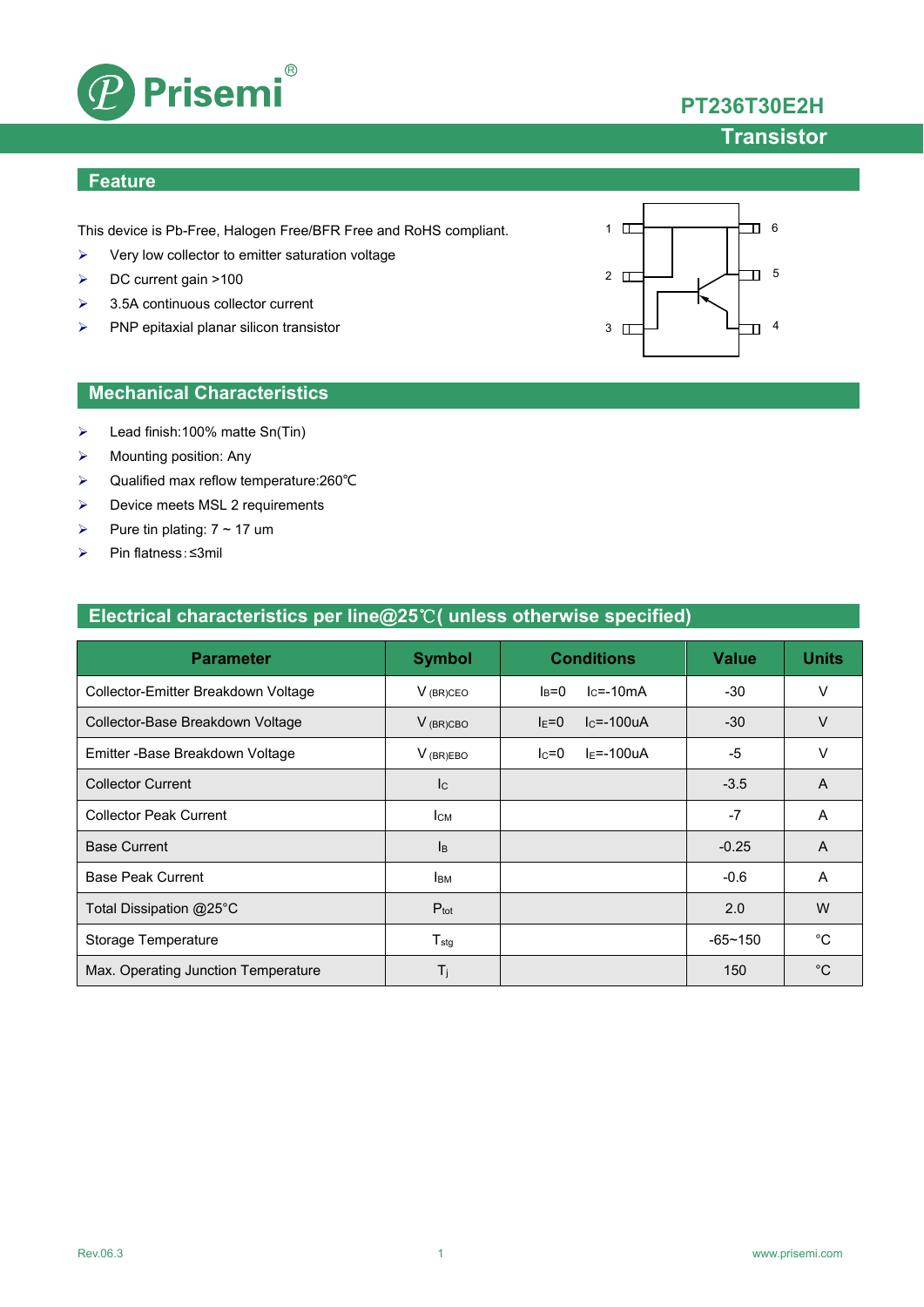### **Absolute maximum rating@25**℃

| <b>Parameter</b>                            | <b>Symbol</b>        | <b>Conditions</b>                     | Min.                     | Typ. | Max.    | <b>Units</b> |  |
|---------------------------------------------|----------------------|---------------------------------------|--------------------------|------|---------|--------------|--|
| <b>DC Current Gain</b>                      | $h_{FE}$             | $I_C = -2.5A$ , $V_{CE} = -3.0V$      | 100                      |      |         |              |  |
|                                             | VCE(sat)             | $IC=-0.5A, IB=-5mA$                   |                          |      | $-0.15$ |              |  |
| <b>Collector-Emitter Saturation Voltage</b> |                      | $IC=-1.2A$ , $IB=-20mA$               | $\overline{\phantom{0}}$ |      | $-0.25$ | $\vee$       |  |
|                                             |                      | $IC=-2A,IB=-20mA$                     |                          |      | $-0.5$  |              |  |
|                                             | V <sub>BE(sat)</sub> | $IC=-0.5A, IB=-5mA$                   |                          |      | $-1.1$  |              |  |
| Base-Emitter Saturation Voltage             |                      | $IC=-1.2A, IB=-20mA$                  |                          |      | $-1.1$  | $\vee$       |  |
|                                             |                      | $lc = -2A$ , $ls = -20mA$             |                          |      | $-1.2$  |              |  |
|                                             | <b>I</b> CBO         | $VCB=-30V$                            |                          |      | $-0.1$  |              |  |
| Collector Cut-off Current (IE=0)            |                      | $V_{CB} = -30V$ T <sub>C</sub> =125°C |                          |      | $-20$   | μA           |  |
| Emitter Cut-off Current(Ic=0)               | <b>IEBO</b>          | $VEB=-5V$                             |                          |      | $-0.1$  | μA           |  |

### **Typical Characteristics**

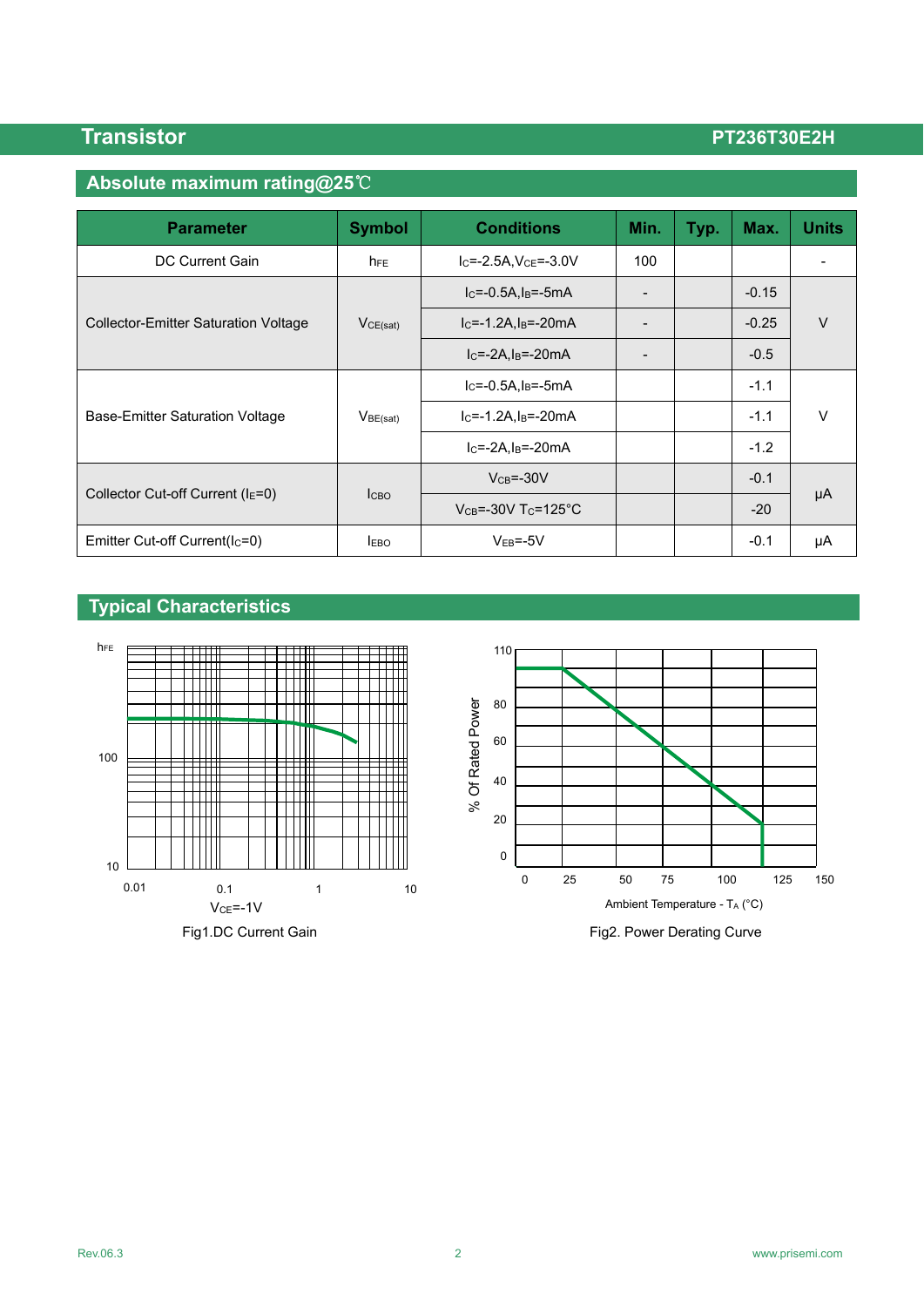

Fig 3. Collector-Emitter Saturation Voltage Fig4. Base-Emitter Saturation Voltage





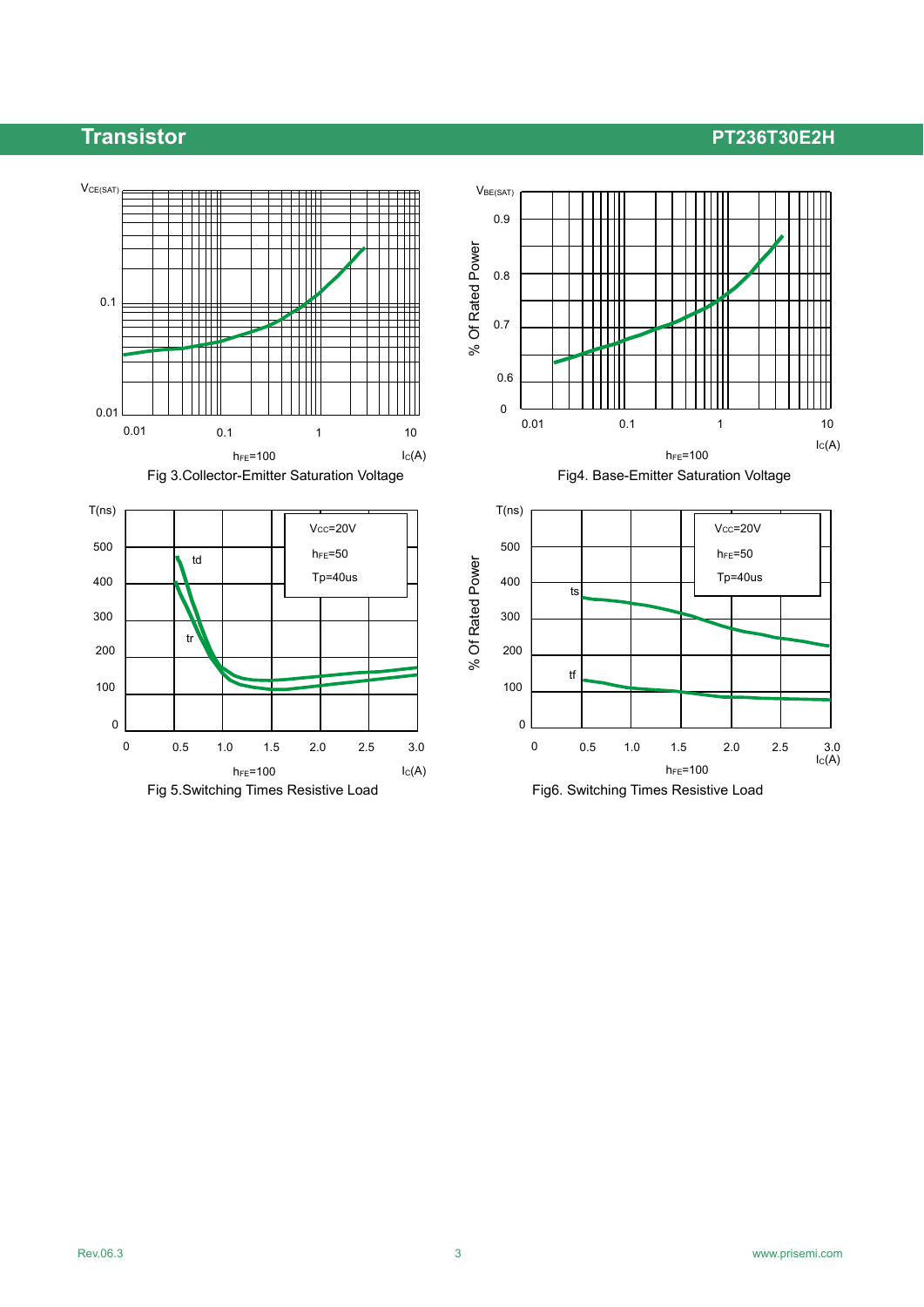#### **Solder Reflow Recommendation**



Remark: Pb free for 260℃; Pb for 245℃.

### **Product dimension (SOT-23-6L)**

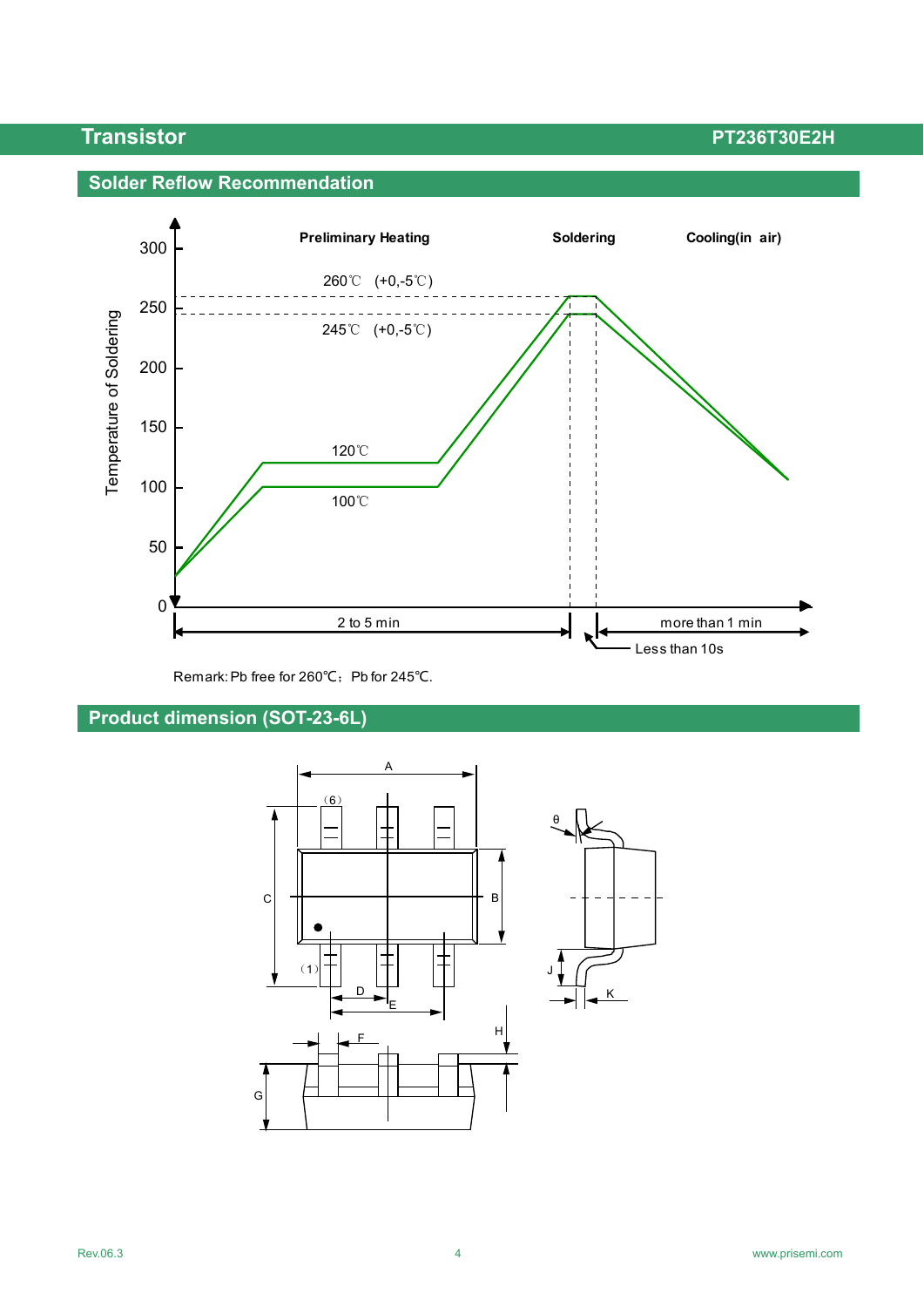|          | <b>Millimeters</b> |            | <b>Inches</b> |             |  |
|----------|--------------------|------------|---------------|-------------|--|
| Dim      | <b>MIN</b>         | <b>MAX</b> | <b>MIN</b>    | <b>MAX</b>  |  |
| A        | 2.820              | 3.020      | 0.111         | 0.119       |  |
| B        | 1.500              | 1.700      | 0.059         | 0.067       |  |
| C        | 2.650              | 2.950      | 0.104         | 0.116       |  |
| D        | 0.950 (BSC)        |            | $0.037$ (BSC) |             |  |
| E        | 1.800              | 2.000      | 0.071         | 0.079       |  |
| F        | 0.300              | 0.500      | 0.012         | 0.020       |  |
| G        | 1.050              | 1.150      | 0.041         | 0.045       |  |
| н        | 0.000              | 0.100      | 0.000         | 0.004       |  |
| J        | 0.45               | 0.60       | 0.0180        | 0.0236      |  |
| K        | 0.100              | 0.200      | 0.004         | 0.008       |  |
| $\theta$ | $0^{\circ}$        | $8^\circ$  | $0^{\circ}$   | $8^{\circ}$ |  |



## Unit:mm

## **Ordering information**

| Device      | Package             | <b>Shipping</b>    |
|-------------|---------------------|--------------------|
| PT236T30E2H | SOT-23-6L (Pb-Free) | 3000 / Tape & Reel |